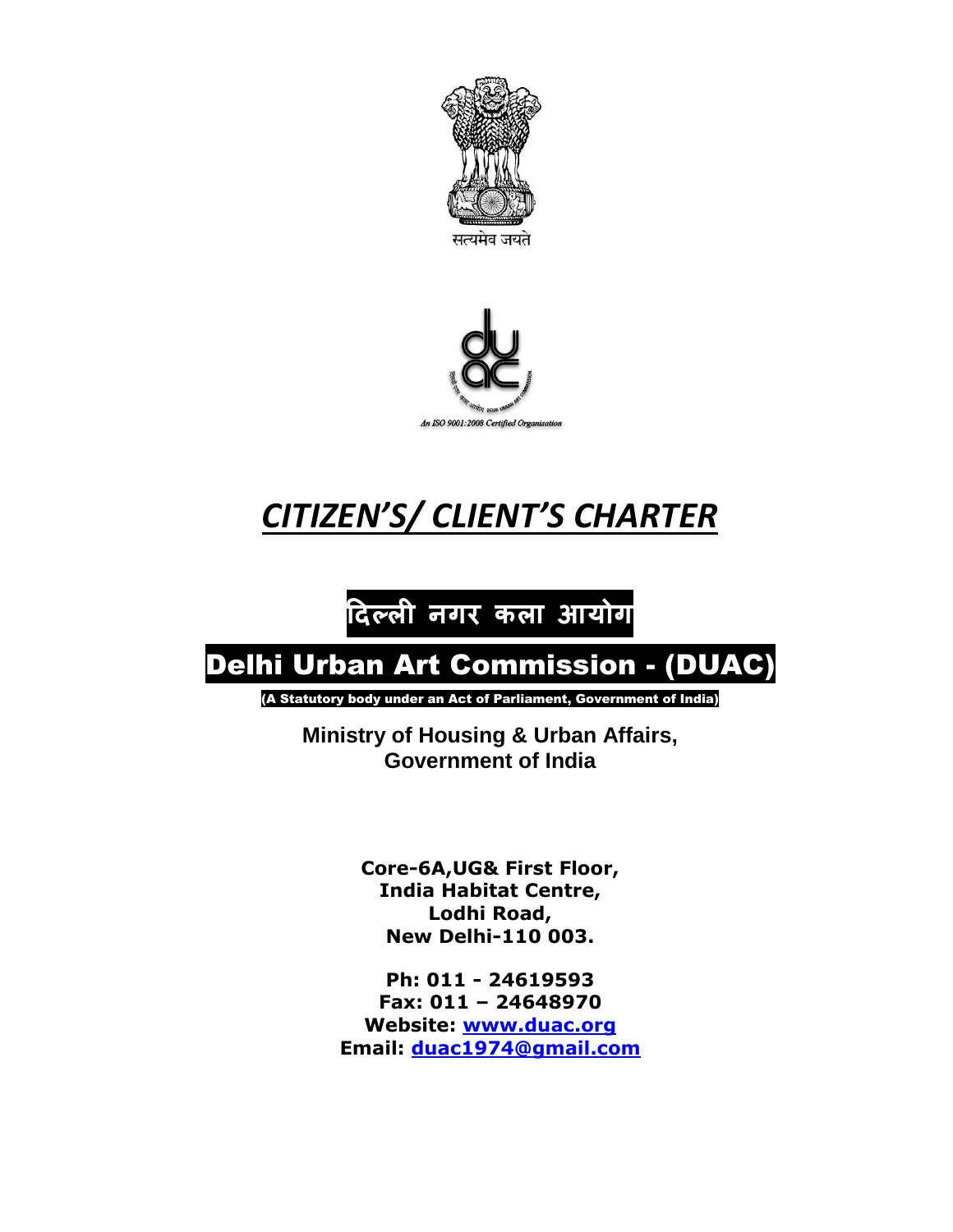### **Vision**

*Preserving developing and maintaining the aesthetic quality of urban and environmental design within Delhi.*

### **Mission**

- *To advise the Central Government in the matter of preserving, developing and maintaining the aesthetic quality of urban and environmental design of Delhi, and*
- *To advice the local authorities in respect of any project of building and engineering operation or any development proposal which affects or is likely to affect the aesthetic quality of the surroundings or any public amenity provide therein.*

#### **Functions**

The Commission is an advisory body to the Central Government in the matter of preserving,developing and maintaining the aesthetic quality of urban and environmental design within Delhi and to provide advice and guidance to any local body in respect of any project of building operations or engineering operations or any development proposal which effects or is likely to affect the skyline or the aesthetic quality of surroundings or any public amenity provided therein.

In terms of its mandate, the Commission may suo motu promote and secure the development, re-development or- beautification of any areas in Delhi in respect of which no proposals in that behalf have been received from any local body.

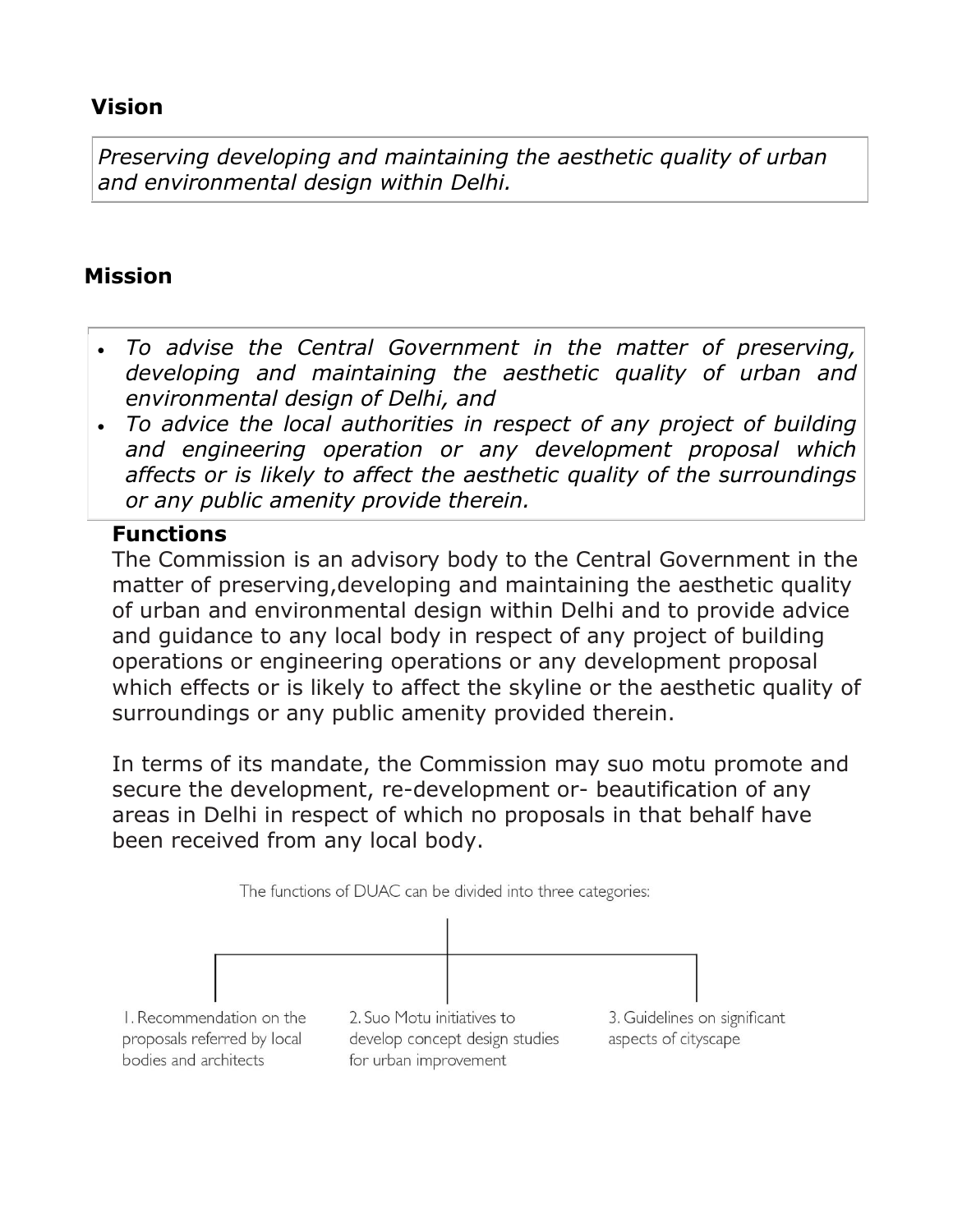### **Service Standards/Objectives**

|           | <b>Objectives</b>                                                                                                                                                                                                                                                                                                                                                                                                                                                                                                                                                          |                        | <b>Measurable Performance Targets</b>                                                                                                                                                                                                                                                                                                                                                                                                                                                                                                                                 |
|-----------|----------------------------------------------------------------------------------------------------------------------------------------------------------------------------------------------------------------------------------------------------------------------------------------------------------------------------------------------------------------------------------------------------------------------------------------------------------------------------------------------------------------------------------------------------------------------------|------------------------|-----------------------------------------------------------------------------------------------------------------------------------------------------------------------------------------------------------------------------------------------------------------------------------------------------------------------------------------------------------------------------------------------------------------------------------------------------------------------------------------------------------------------------------------------------------------------|
|           | <b>Technical</b>                                                                                                                                                                                                                                                                                                                                                                                                                                                                                                                                                           |                        | <b>Technical</b>                                                                                                                                                                                                                                                                                                                                                                                                                                                                                                                                                      |
|           | To bring about value addition<br>on building and engineering<br>proposals on aspects relating<br>functionality<br>to<br>and<br>aesthetics.<br>scrutinize and<br>To<br>give<br>decision<br>statutory<br>on<br>referred<br>the<br>proposals<br>to<br>Commission in terms of its<br>mandate.<br>Interactions with stakeholders<br>on city level issues.<br>Assignments<br>entrusted<br>relating to<br>quidelines<br>on<br><sub>of</sub><br>significant<br>aspects<br>cityscape.<br>Successful implementation of<br>Online Proposal Approval and<br>Assessment System(OPAAS)in | $\bullet$<br>$\bullet$ | Percentage of proposals approved at<br>completion<br>stage compared to<br>total<br>number of completion proposals received<br>during the year.<br>No. of proposal considered by<br>the<br>Commission during the year compared to<br>no. of complete proposal received with<br>all formalities / procedures completed.<br>of workshopsmeetings/discussions<br>No.<br>held during the year.<br>Whether assignments entrusted relating<br>to guidelines on significant aspects of<br>cityscape completed in time.<br>Percentage of proposals referred online<br>to DUAC. |
| $\bullet$ | terms of the policy of Ease of<br>Doing Business.<br><b>Administrative</b><br>Quick redressal of Grievances<br>with<br>Meeting<br>statutory<br>obligations w.r.t. Parliament.<br>Appropriate manpower<br>for<br>efficient functioning of the<br>organization<br>Adopt<br>best<br>practices<br>for<br>organizational management                                                                                                                                                                                                                                             | $\bullet$              | <b>Administrative</b><br>Number of response to complaint/query<br>sent in time compared to total number of<br>grievances received during the period.<br>Whether the Annual Accounts and Annual<br>Report sent to the Parliament in time.<br>Percentage of vacant posts to total<br>strength of employees.<br>Whether ISO certification obtained.                                                                                                                                                                                                                      |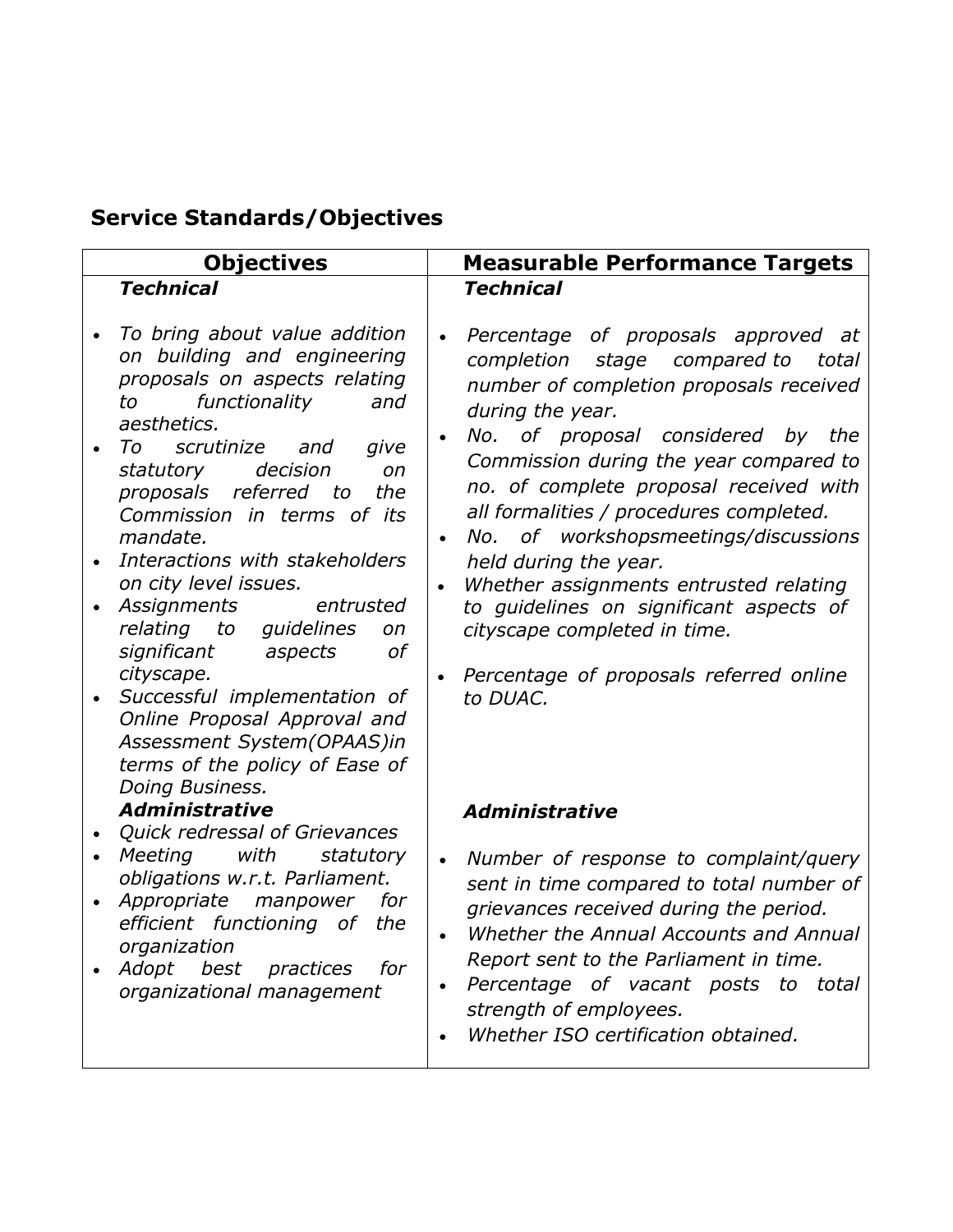### **Grievance Redress Mechanism**

*The Commission has no direct dealing as such with the public; therefore it receives very few grievances/complaints from the public. However, Commission has already appointed its Secretary as Nodal Officer for receiving the complaints from the public and acknowledges the same within 48 hours. For redressal and final decision in respect of any particular complaint, the same is placed before the Commission at its next meeting from the date of receipt of complaint by the Nodal Officer. The Commission's decision in response of the complaint is conveyed within fortnight.*

#### **Stake Holders/Clients**

|    | <b>Client Groups</b>             | <b>Requirement</b>                                                       |
|----|----------------------------------|--------------------------------------------------------------------------|
|    | Local bodies - NDMC,<br>MCD, DDA | Advice on proposals referred by<br>them                                  |
| 2. | Govt. Department                 | Advice on specific exercise<br>entrusted to the Commission               |
| 3. | Architect/Promoters              | Advice on conceptual proposals<br>referred to the Commission by<br>them. |

### **Responsibility/Centers**

DUAC does not have multiple responsibility centers.